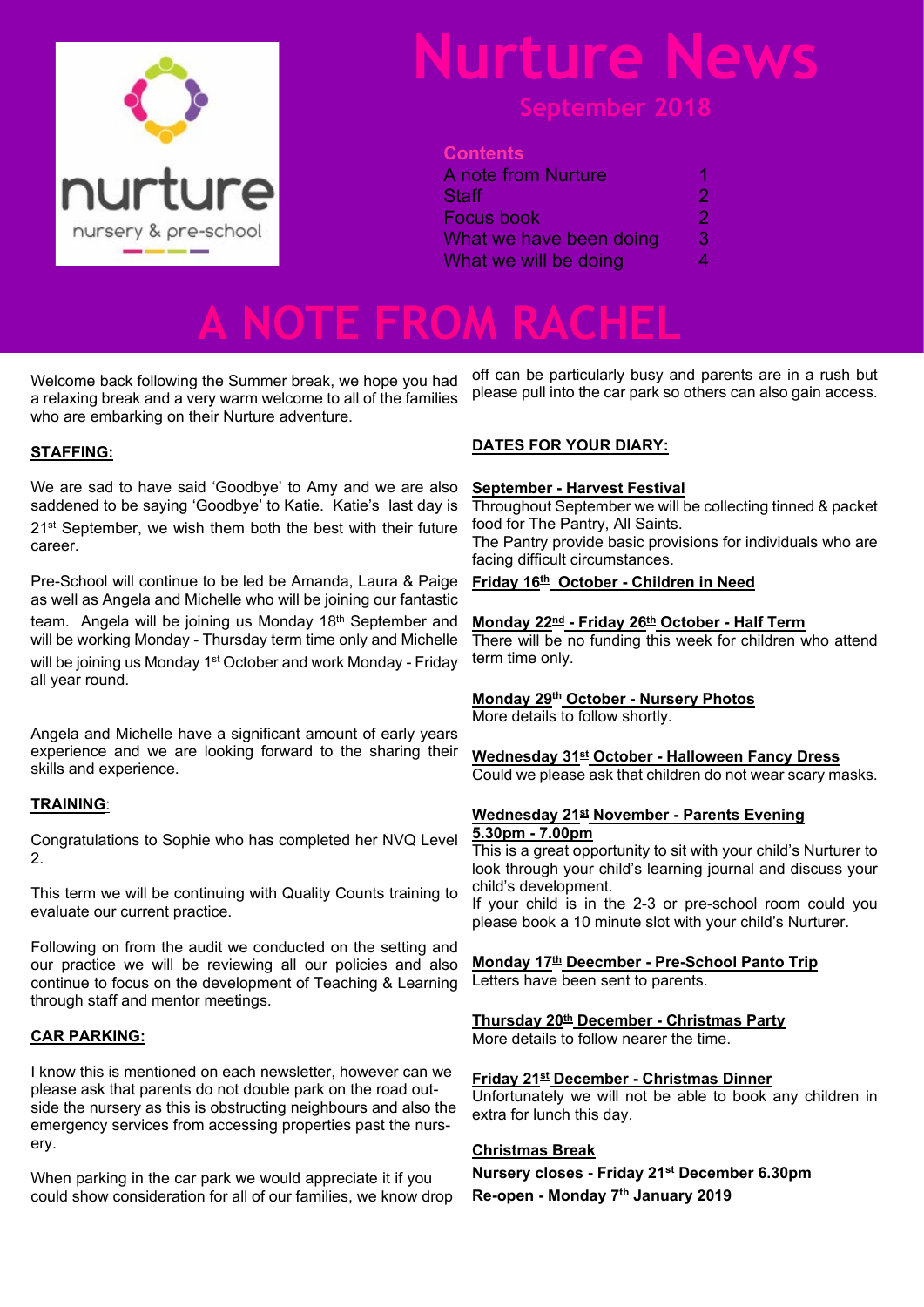

# **Nurture News**

## **Toddler Room**

## **Staff**





**Kayla Room Leader**

**Hannah Deputy Room Leader**





**Jade**

**Sophie**

**Falling into Autumn term are Kayla, Hannah, Sophie & Jade. Congratulations to Sophie on achieving her NVQ Level 2.**

### **Our Focus Book this Term**

**Our focus for this half term is The Owl Babies.**

**We are looking forward to creating our own owls using a variety of materials which fits in nicely with our theme for the term which is Woodland Animals.**





**A little reminder for parents to ensure your child has spare clothes at nursery, as well as hats, gloves, wellies and waterproofs so we can still explore the outdoors in the colder weather … don't forget to label belongings.**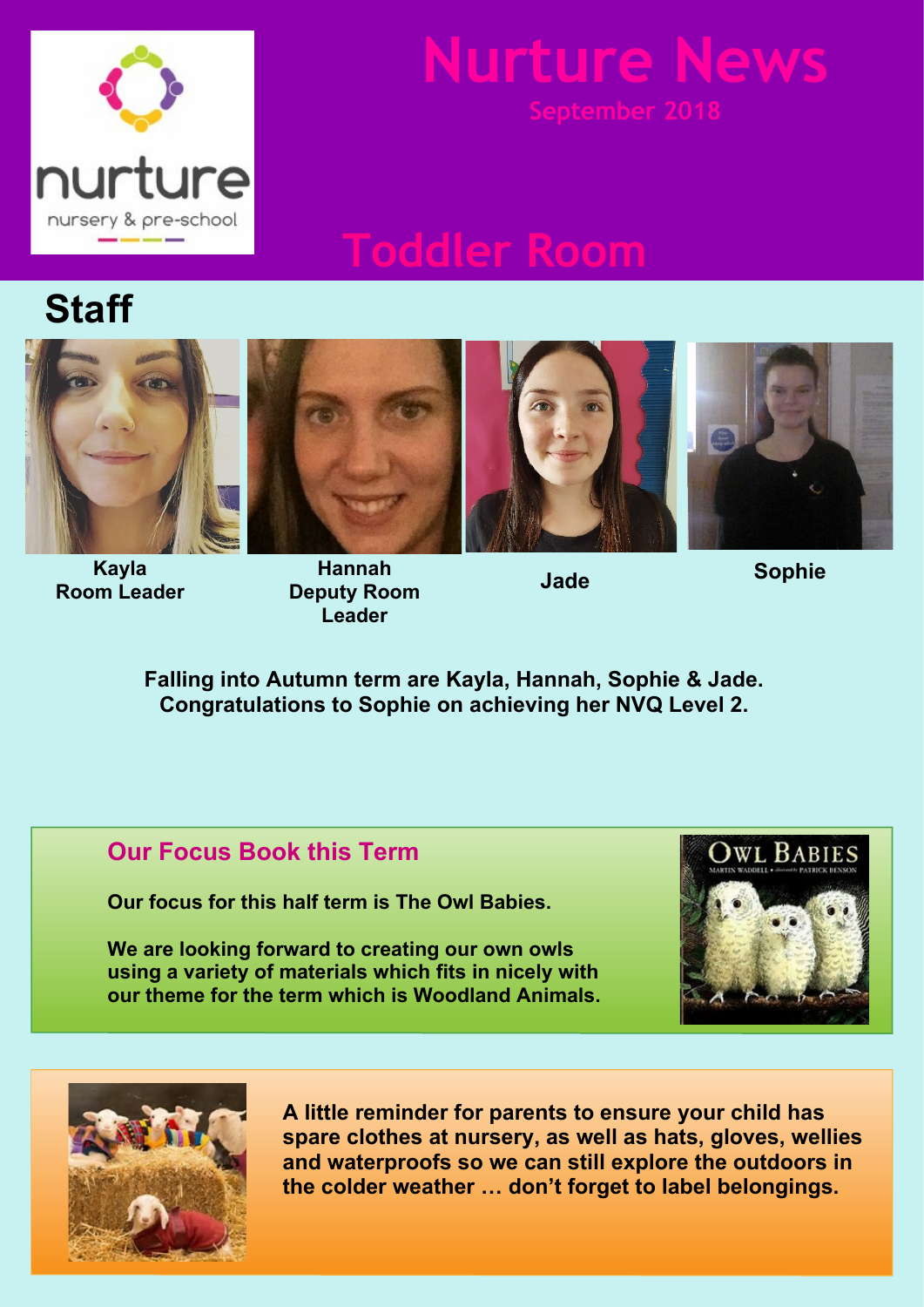

# **Nurture New**

## **Toddler Room**

### **What we have been doing in the Toddler Room**



**We have been busy this past term with our display work. This has included creating sea creatures, exploring our very own rock pool and engaging in stories and rhymes.**







**As many of us have been on our holidays over the summer, we have followed this theme by creating our very own mocktails, fruit salad and tropical fruit printing.**







**We have also been looking at different modes of transport. The children particularly enjoyed getting the bus to Etherow and also practicing our walking skills with trips to the park and The Garden House.**